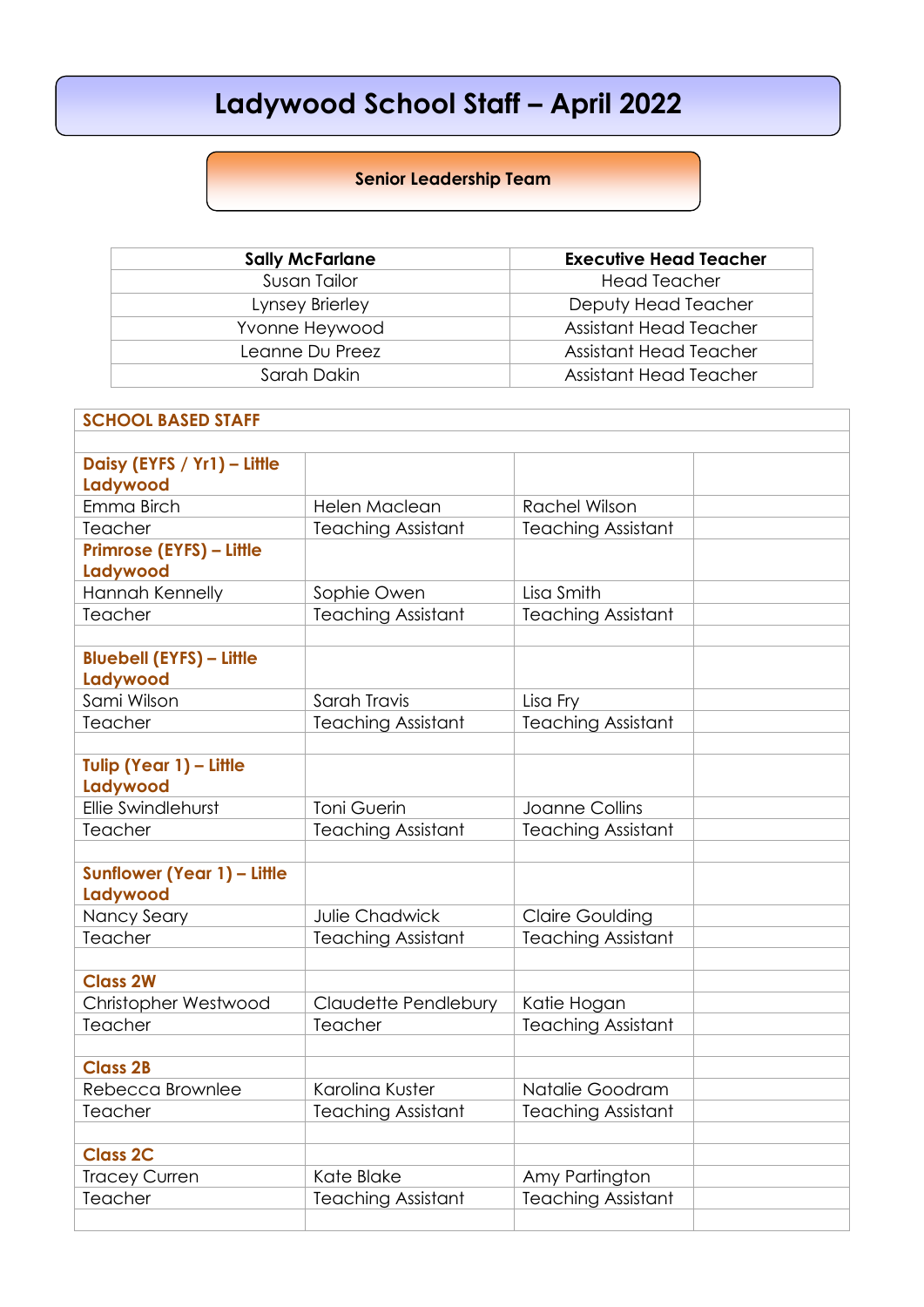| <b>Class 3L</b>                   |                                  |                           |                       |
|-----------------------------------|----------------------------------|---------------------------|-----------------------|
| Laura Southworth                  | Jenna Lowe                       | Natalie-Ann Webb          |                       |
| Teacher                           | <b>Teaching Assistant</b>        | <b>Teaching Assistant</b> |                       |
|                                   |                                  |                           |                       |
| <b>Class 3B</b>                   |                                  |                           |                       |
| Sarah Binns                       | Rachel Openshaw<br>$(Tue-Fri)$   | Leanne Crompton           |                       |
| Teacher                           | <b>Teaching Assistant</b>        | <b>Teaching Assistant</b> |                       |
|                                   |                                  |                           |                       |
| <b>Class 3S</b>                   |                                  |                           |                       |
| Katie Scott                       | Cara Lomas                       | Paula Ashworth            |                       |
| Teacher                           | <b>Teaching Assistant</b>        | <b>Teaching Assistant</b> |                       |
|                                   |                                  |                           |                       |
| <b>Class 4P</b>                   |                                  |                           |                       |
| Sam Pickavance                    | Karly Emerson                    | Colette Crossan           |                       |
| Teacher                           | <b>Teaching Assistant</b>        | <b>Teaching Assistant</b> |                       |
|                                   |                                  |                           |                       |
| <b>Class 4V</b>                   |                                  |                           |                       |
| Victoria Palmer/Yvonne<br>Heywood | Lynn Pickersgill                 |                           |                       |
| Teacher                           | <b>Teaching Assistant</b>        |                           |                       |
|                                   |                                  |                           |                       |
| <b>Class 4B</b>                   |                                  |                           |                       |
| Caitlin Burns                     | Melissa Bromley                  | Kirsty Harrison           | Sarah Bartlett        |
| Teacher                           | <b>Teaching Assistant</b>        | <b>Teaching Assistant</b> | Teaching              |
|                                   |                                  |                           | Assistant             |
|                                   |                                  |                           |                       |
| <b>Class 4G</b>                   |                                  |                           |                       |
| Kieran Grundy                     | Julie Bundy                      | Jacqui Grady              |                       |
| Teacher                           | <b>Teaching Assistant</b>        | <b>Teaching Assistant</b> |                       |
| <b>Class 4A</b>                   |                                  |                           |                       |
| Ashley Fletcher/Jenny             | <b>Beth Francomb</b>             | Charmaine                 |                       |
| Adam                              |                                  | Goodall                   |                       |
| Teacher                           | <b>Teaching Assistant</b>        | <b>Teaching Assistant</b> |                       |
|                                   |                                  |                           |                       |
| <b>Class 5C</b>                   |                                  |                           |                       |
| <b>Thea Phillips</b>              | Judith Cooper (M, Tu,<br>Th, Fr) | Kay Kane (W)              | Olivia Ravald         |
| Teacher                           | <b>Teaching Assistant</b>        | <b>Teaching Assistant</b> | Teaching              |
|                                   |                                  |                           | Assistant             |
|                                   |                                  |                           |                       |
| <b>Class 5S</b>                   |                                  |                           |                       |
| Leanne du Preez/Sarah<br>Dakin    | Jenna Palmer (M-Th)              | Chantel McGill            |                       |
| Teacher                           | <b>Teaching Assistant</b>        | <b>Teaching Assistant</b> |                       |
|                                   |                                  |                           |                       |
| <b>Class 5P</b>                   |                                  |                           |                       |
| <b>Stephanie Powell</b>           | Joanne Lewis                     | Sam Ashton                |                       |
| Teacher                           | <b>Teaching Assistant</b>        | <b>Teaching Assistant</b> |                       |
|                                   |                                  |                           |                       |
| <b>Class 6J</b>                   |                                  |                           |                       |
| Michael Jordon                    | Mary Regan (M-W)                 | Jessica Magill            | Kay Kane (T-F)        |
| Teacher                           | <b>Teaching Assistant</b>        | <b>Teaching Assistant</b> | Teaching<br>Assistant |